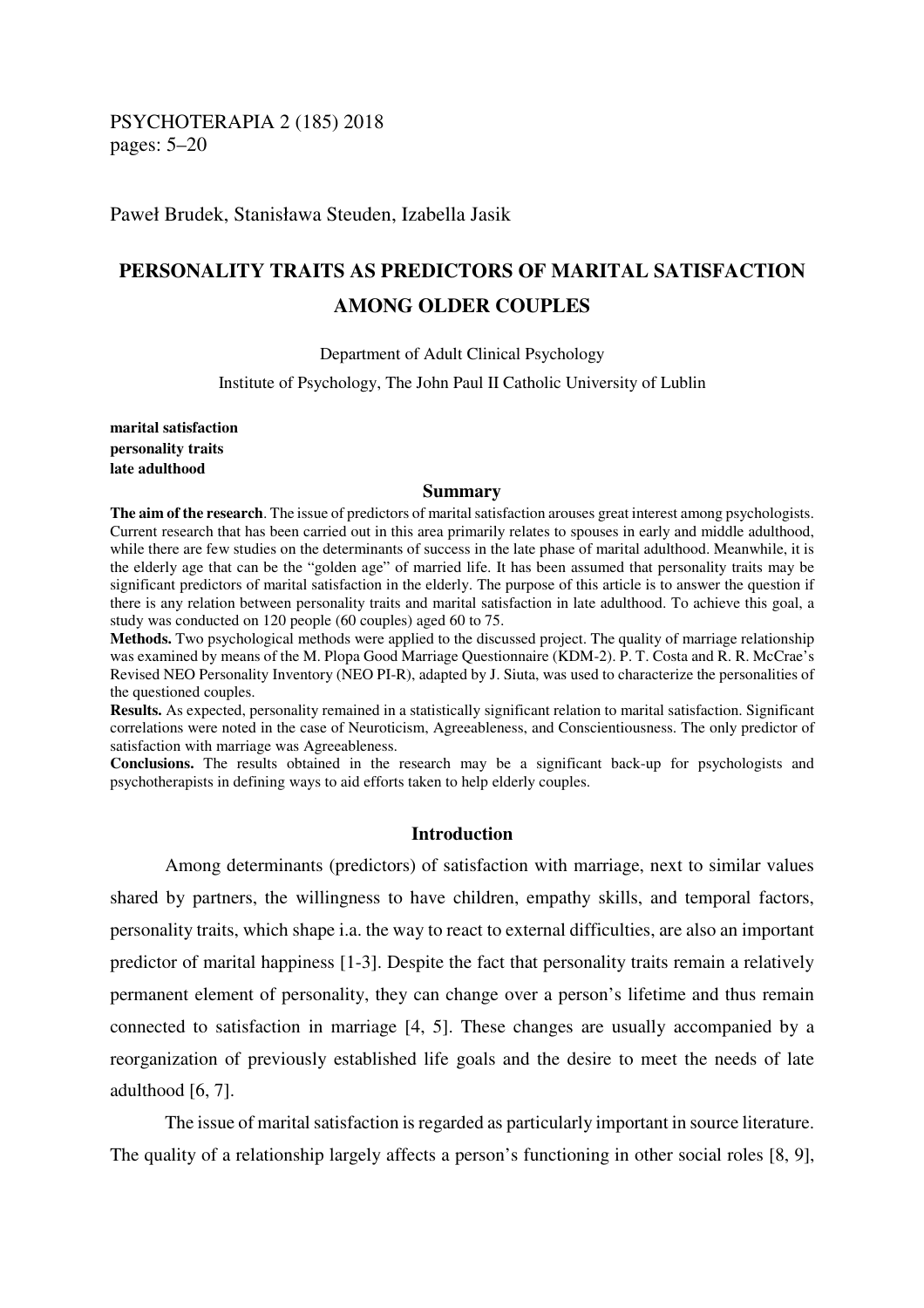and is one of the strongest correlates of the sense of happiness, including physical and mental well-being [10-12]. The relationship between marriage and well-being mainly results from the positive effects of marital life. Marriage can contribute to happiness because it can put a person into the role of a spouse and parent. In addition, married people have a better chance to enjoy a lasting, supportive and intimate relationship, and as a result, they are less likely to suffer from loneliness [13].

Satisfaction with marriage can be described as the good quality of a matrimonial dyad which constitutes an essential subsystem of a larger unity, the family system. This quality is related to the functioning of other subsystems, i.e. it depends on them and influences them [14, 15]. Marriage in systemic terms is not a simple sum of two elements, but a new whole, in which both spouses interact on the basis of feedback. Marriage is successful if spouses have a sense of community in carrying out their tasks, which is expressed in general satisfaction with the relationship and does not exclude periodic difficulties and conflicts [1]. This relationship is intended to last a lifetime, fulfilling the common good and being pleasing; it is a dynamic relationship that constantly changes. Hence, marriages, in general, cannot be divided dichotomically into successful and unsuccessful ones. Rather, they should be ranked on a continuum from the most disintegrated, approaching complete dissolution, to those that are characterized by the highest quality of the marital relationship [1, 16]. Marital happiness must, therefore, be understood more as a process and not as a state achieved in reality [17-19]. Wishing to derive pleasure in their relationship, partners choose a spouse who potentially meets their expectations and satisfies their needs. It is not uncommon that spouses become convinced of their partner's true qualities and their previously highlighted qualities or skills not until they are married [16].

Based on the above findings, the concept of marital satisfaction by J. Rostowski [20, 21] and M. Plopa [22] was considered essential for the presented project. According to this concept, satisfaction in a relationship has a multidimensional structure, which consists of intimacy, self-fulfillment, similarity, and disappointment.

The first dimension, in time ac y, is associated with a high level of satisfaction resulting from a close relationship between the spouses and assumes that a union's partners want to build their relationship based on full openness, mutual trust, closeness, and honesty. Intimacy thus reflects the extent to which spouses are convinced that their love unites them, allowing them to fully accept their partner. Another aspect of marital satisfaction is self-fulfillment. This dimension means that partners, thanks to a satisfying marital relationship, gain the opportunity to fulfill themselves, their personal value system, as well as specific life tasks. The third element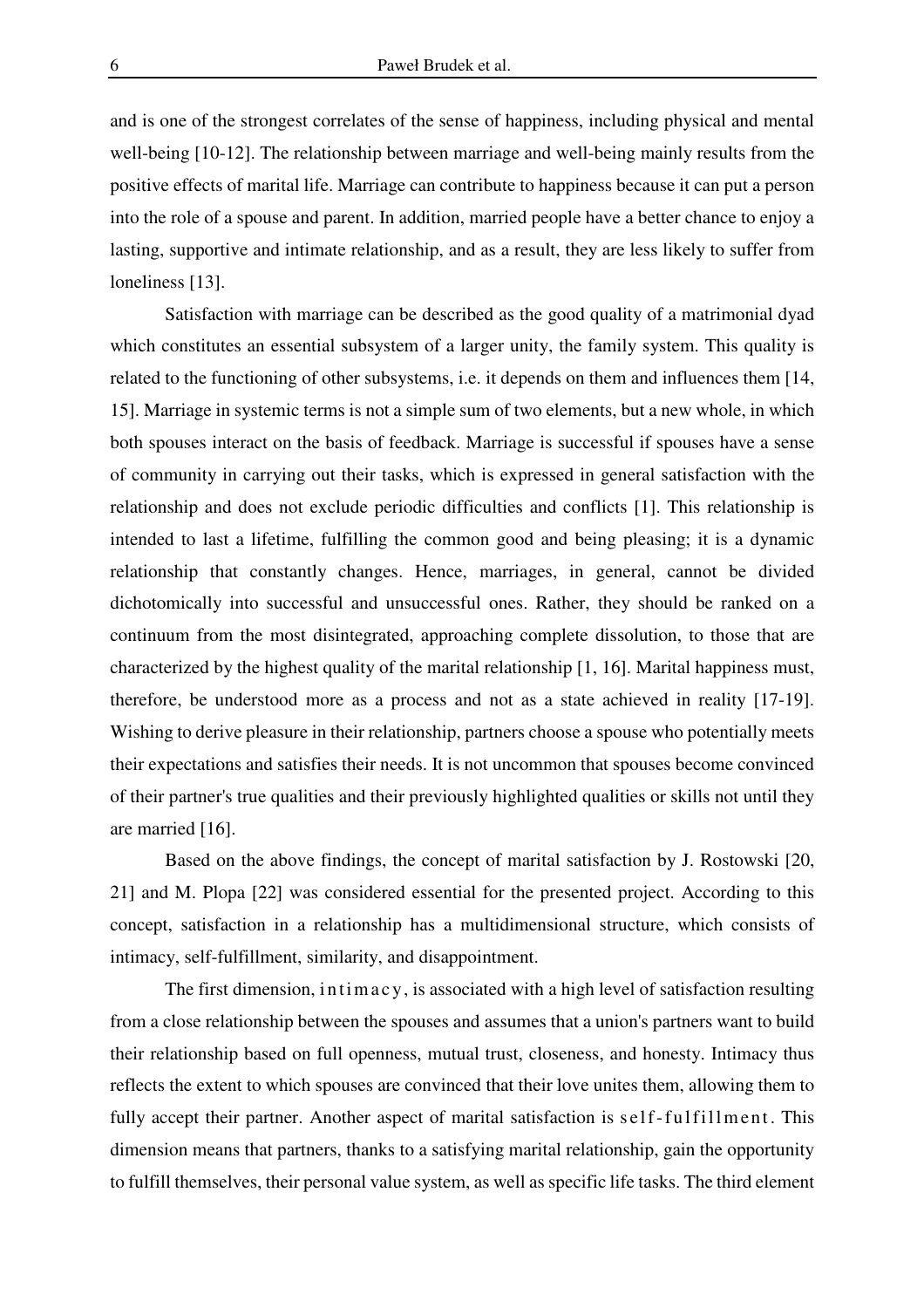of marriage satisfaction is similarity, which is an indicator of partners' compliance in implementing important marital and family goals. The last dimension of marital satisfaction concerns d is appointment, which indicates a sense of failure in life caused by the fact of being married. As a result, marriage is perceived and experienced as a factor that threatens the independence and autonomy of the partners [23, 24].

Satisfaction with marriage is subject to numerous transformations throughout its duration. The dynamics of satisfaction with marriage takes on a curvilinear form and is associated with the life cycle stage [25-27]. Therefore, it is fully reasonable to search for the conditions of the marital relationship quality among people in late adulthood, i.e. between 60 and 75 years of age. However, this fairly arbitrary age turning point usually means experiencing many transformations related to the previously fulfilled occupational duties, a new daily schedule and changes in one's social and family roles. Hence, it is a period when the somatic and mental functions of the body become weaker. The risk of new, previously unexpected illnesses also increases, and on the interpersonal contact level, the experience of the death of one of the spouses enters into the picture [6, 28].

Changes in late adulthood also lead to the reorganization of previously established life goals. There is a greater ability to abandon goals which, in fact, turn out to be of little importance [7, 29]. In addition, aging causes changes in personality traits [4, 30, 31]. However, it should be emphasized that in the field of psychology, the issue of transformations in the field of specific personality traits has not been unequivocally resolved. It is indicated that the basic personality structure is constant, but acquired traits undergo changes [7, 28]. Due to different ways of personality development and differences in life experiences, it is difficult to point to characteristics which are typical of older people [6, 32].

Perceptible changes in the aging process can be treated not only as threats or sources of various crises but also as new developmental opportunities that change the shape of the mutual relationship between spouses [33, 34]. On the one hand, retirement can have negative consequences on the relationship when the end of their professional activity and their children leaving home create new conflicts. Dissatisfaction is more often declared by women who, after their husband's retirement, have to reorganize their home territory to give their husbands space and share household duties with them [35, 36]. The time which was previously devoted to work or children now needs to be managed together. Transferring accents from the role of a married couple to parents at an earlier stage of life can cause parents to focus on their children while neglecting their marital relationship. If this happens, spouses, after their children leave home, notice that nothing unites them anymore. The children's well-being, which was the cause of the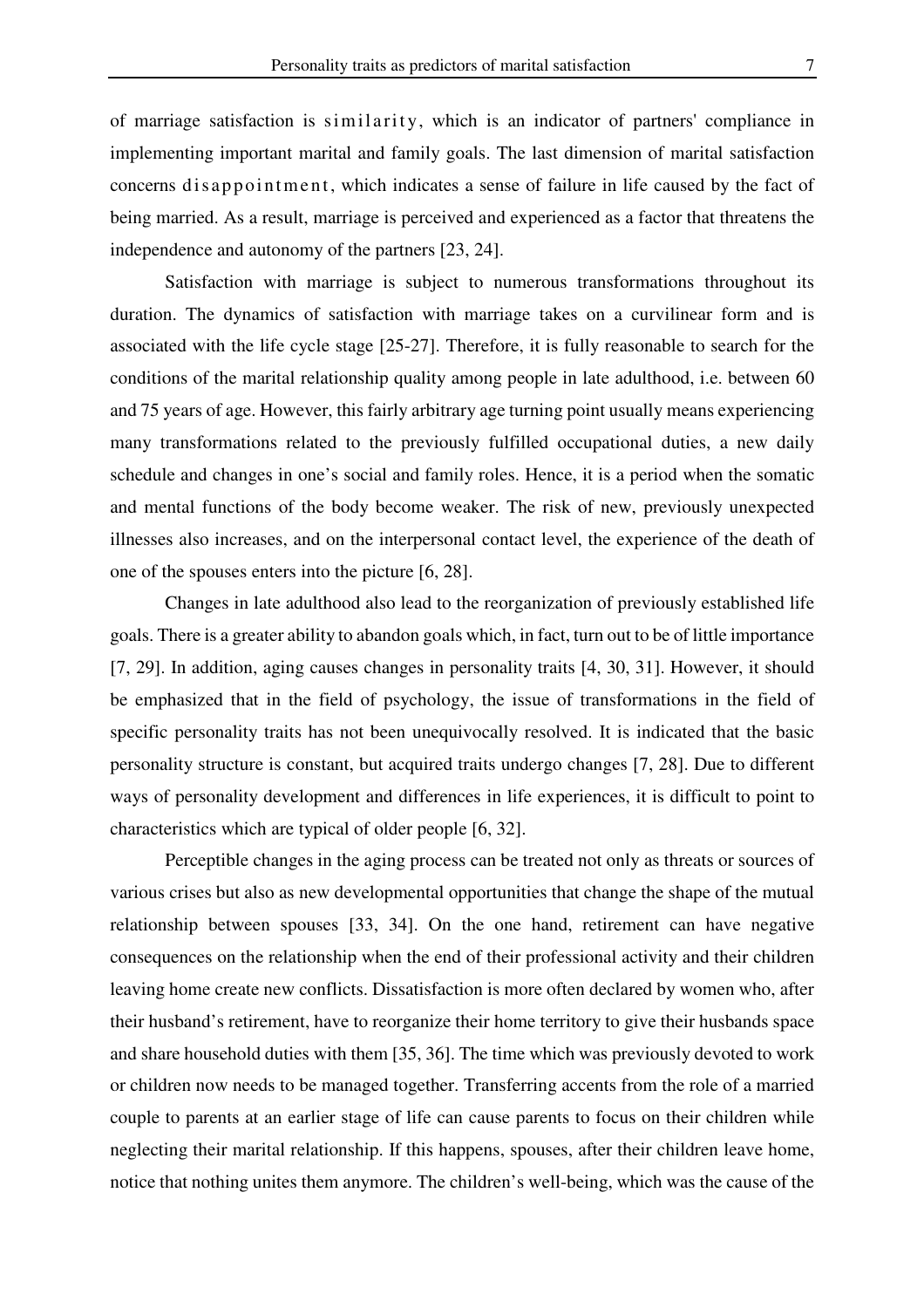relationship's existence, becomes less important in this period of marriage. After children become independent, spouses must re-organize their lives [8].

On the other hand, if children were not the only and the most important factor connecting spouses, and they were united by similar attitudes, e.g. religious, then this period is easier. Spouses get closer to each other, experiencing their marriage as if anew, but enriched with their shared experiences. They are also united by the fact that they are parents of common children and grandparents for their grandchildren. They have more time for each other, they can enjoy their presence more fully, and express mutual respect and joy of their life together [6, 17]. From this point of view, retirement is a period that gives partners the opportunity to get closer and strengthen their relationship [26, 37]. The limitations in social contacts and roles played in connection with retirement or health problems cause that ties with their closest family members have a special meaning [38, 39]. According to the socio-emotional selectivity theory, with age, people reduce the number of social contacts and strengthen ties with a small group of people closest to them (friends, family members), and especially with their life partner [40-42]. This is a period in which a close partner is particularly needed, not only as a caretaker in the time of illness but also as the main source of social support [26, 33]. Therefore, with care for maintaining mutual love and attractiveness, the last stage of the married life (after 25 years of its duration) can be the happiest time. According to Vinick and Ekerdt, 60% of married couples declare an increase in satisfaction from the relationship after the retirement of one of the spouses [26].

Therefore, the rich area of the determinants of a successful marital life is worth exploring, followed by finding issues that are most strongly associated with the success of marriage in the period of late adulthood. It should be emphasized here that the sense of happiness a has subjective nature and therefore, what provides fulfillment for one couple may not have much significance for another pair [1, 23, 43].

The issue of the conditions of satisfaction with marriage is widely described in the source literature [1, 23, 37]. Personality traits are often included among the key predictors of marital satisfaction [43-45]. In the light of current research results, neuroticism, extraversion, agreeableness, conscientiousness, and openness to experiences are associated with a sense of happiness, although with unequal strength [37, 46]. Neuroticism has the strongest relation (negative correlation) to marital satisfaction and means emotional variability, the tendency to worry, suffer anxiety and depression, which is accompanied by reduced self-esteem. People with neurotic tendencies are clearly less happy, including in close relationships. They show more negative behaviors, which reduces their marital satisfaction and negatively affects their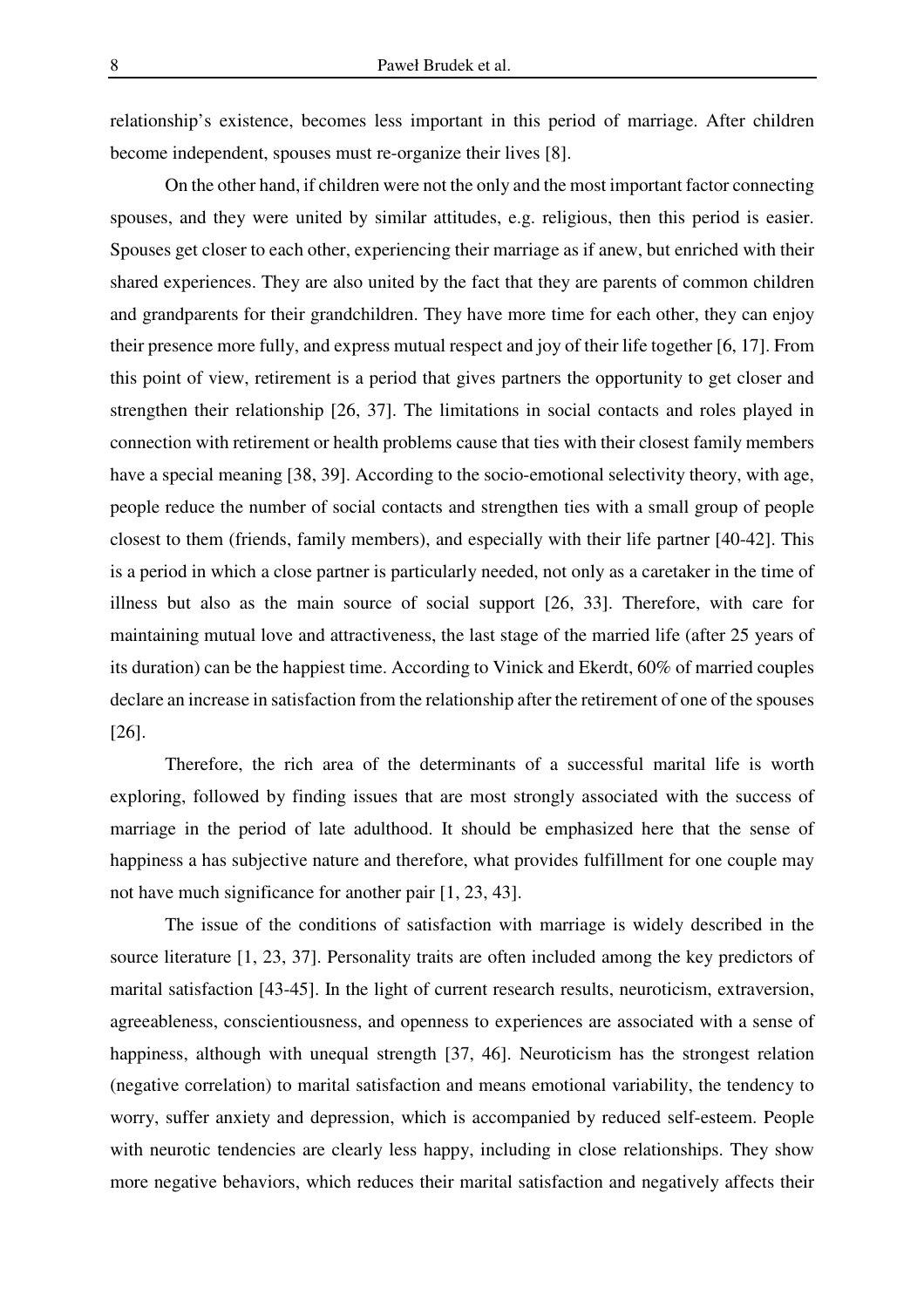partner's satisfaction [47-49]. A personality trait that is positively associated with the sense of happiness is extroversion, expressed by activity, energy, and openness to people [1, 49].

The results of the research carried out among couples in a long-term marriage revealed that extraversion in contrast to neuroticism is significantly more often associated with satisfaction in marriage. This correlation is positive. The authors explain this phenomenon by stating that people with a high level of neuroticism are getting divorced during the first few years of married life or adapt to the weaknesses of their spouse during marriage [50, 51]. Two further characteristics have a slightly weaker association with marital happiness: conscientiousness and agreeableness. People who are characterized by reliability, responsibility, a friendly attitude towards other people or a tendency to avoid conflicts declared happiness in marriage [32]. Finally, the weakest (and also positive) association with happiness is openness to experiences [31].

The scientific discussion on changes in personality traits over a lifetime is still open [7, 52]. Researchers agree, however, that small changes in the area of personality traits that appear with age are "mild trends" [7, p. 96], which can significantly relate to the functioning of an individual in various areas of life, including marital life [33]. According to Pervin and John [53], the aging process implies small but distinct changes in an individual's personality structure dimensions. These changes become more apparent when comparing older adults with people from other age groups. Adolescents are often heavily absorbed in fears of social acceptance or self-esteem (higher N index) and are willing to spend a significant part of their time in the company of friends or acquaintances (higher E index). In addition, they are characterized by a great readiness to open up to what is new (higher O index), they are critical and demanding towards others (lower A index) and also less responsible and conscientious in performing the tasks entrusted to them (lower C index). Meanwhile, people entering their aging stage are less afraid of the social evaluation and are more willing to defend their beliefs, even when they are contrary to the expectations of others (lower N index) [8, 32]. On the level of contacts with others, they are less willing to seek and make new friends. They devote energy and time to deepening bonds they already have (lower E index). In addition, seniors are less interested in all kinds of novelties. They rather refer to things related to the past (lower O index) [41]. They are also more accepting and less evaluative towards themselves and others, as well as more perseverant in implementing objectives and related tasks (higher A and C indexes) [54].

The research review presented above proves that the period of late adulthood is characterized by many changes occurring in all areas of a person's functioning, including those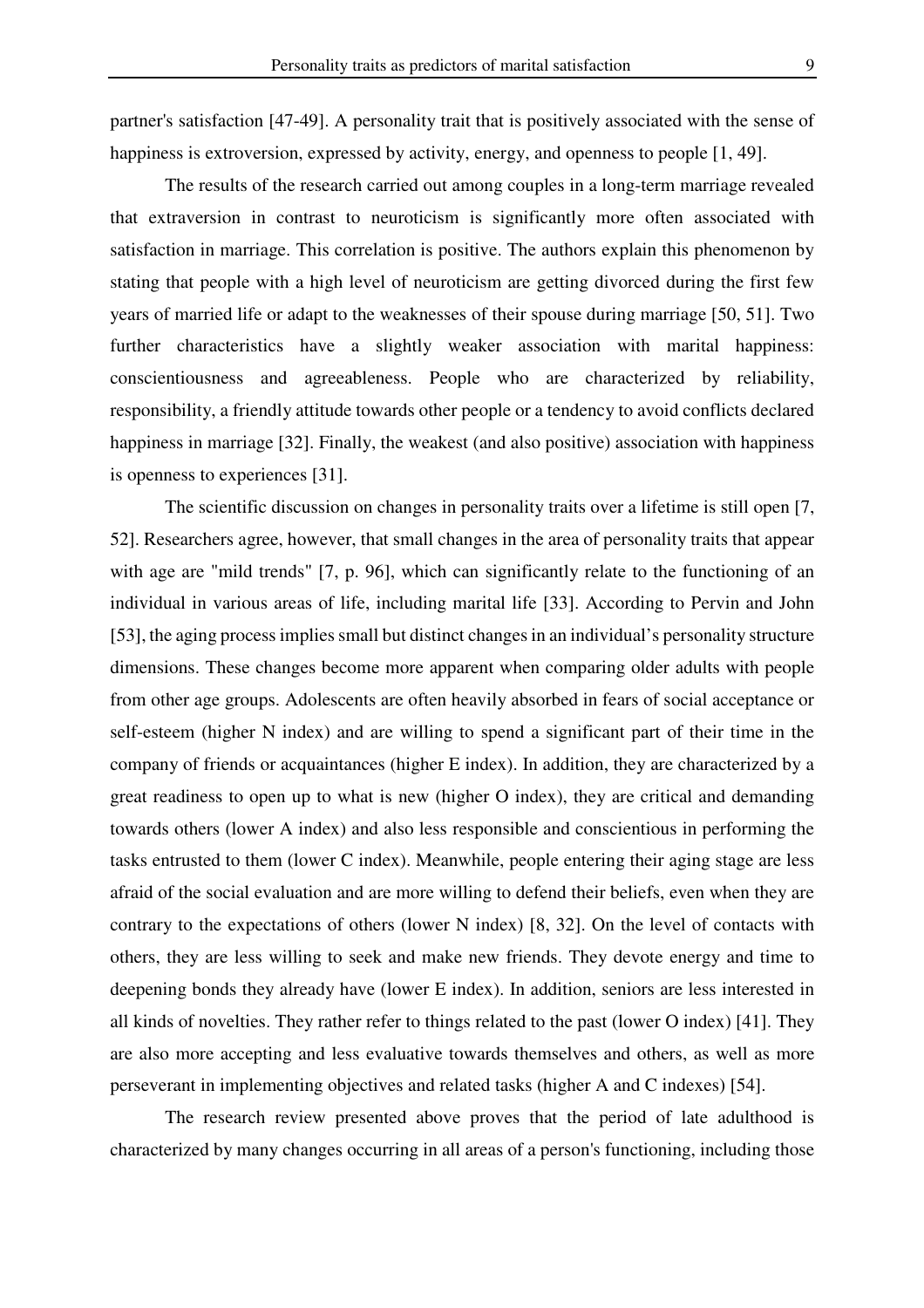that refer to the sphere of personality [4, 6, 7]. This fact may have a significant meaning, i.a. concerning the quality of the marital relationship.

The issue of satisfaction with marriage is currently very popular among psychologists [43, 55]. The research conducted in this area mainly covers spouses in early and middle adulthood and focuses on identifying factors conducive to a happy life "for just the two of them." As a consequence, there are few studies devoted to the determinants of marital success in the late stage of adulthood [18, 37, 56]. The aim of the presented article is to identify factors that condition satisfaction of marriage among seniors in the area of personality traits.

#### **Research method**

#### Stating the Problem

The problem of this work has been formulated in the research question, if and to what extent personality traits (Neuroticism, Extraversion, Openness to experience, Agreeableness, Conscientiousness) explain the variability of results in the area of satisfaction with the marriage of people in late adulthood.

#### Study Group and Measurement Methods

In order to verify the question formulated above, a study was conducted in which 60 couples (120 people) took part. In the men's group, the average age was  $M = 67.04$  (SD = 4.83), while in the women's group it was  $M = 64.90$  (SD = 4.37). The respondents differed in their level of education. The most numerous groups were people with secondary education (38.3%) and higher education (38.3%), while the least numerous group were people with basic education and basic vocational training (10.0%).

The measurement of the response variable (marriage satisfaction) was made using Good Marriage Questionnaire (KDM-2) by J. Rostowski [20] and M. Plopa [22]. The theoretical foundations of the KDM-2 construction are based on the concept of a systemic understanding of the family. The questionnaire consists of 32 questions that allow measuring the global satisfaction in the perception of each spouse and also four dimensions of marital satisfaction: intimacy, self-fulfillment, similarity, and disappointment. The KDM-2 questionnaire is considered to be a psychometric tool with satisfactory psychometric qualities.

To measure the explanatory variable (personality traits), the NEO-PI-R Personality Inventory by P. T. Costa and R. R. McCrae was used in the adaptation of J. Siuta [54]. The tool consists of 240 items. The task of a person is to assess the truthfulness of those items according to their own conviction based on a five-point scale. Items included in the questionnaire referred to five main personality factors (neuroticism, extraversion, openness to experience,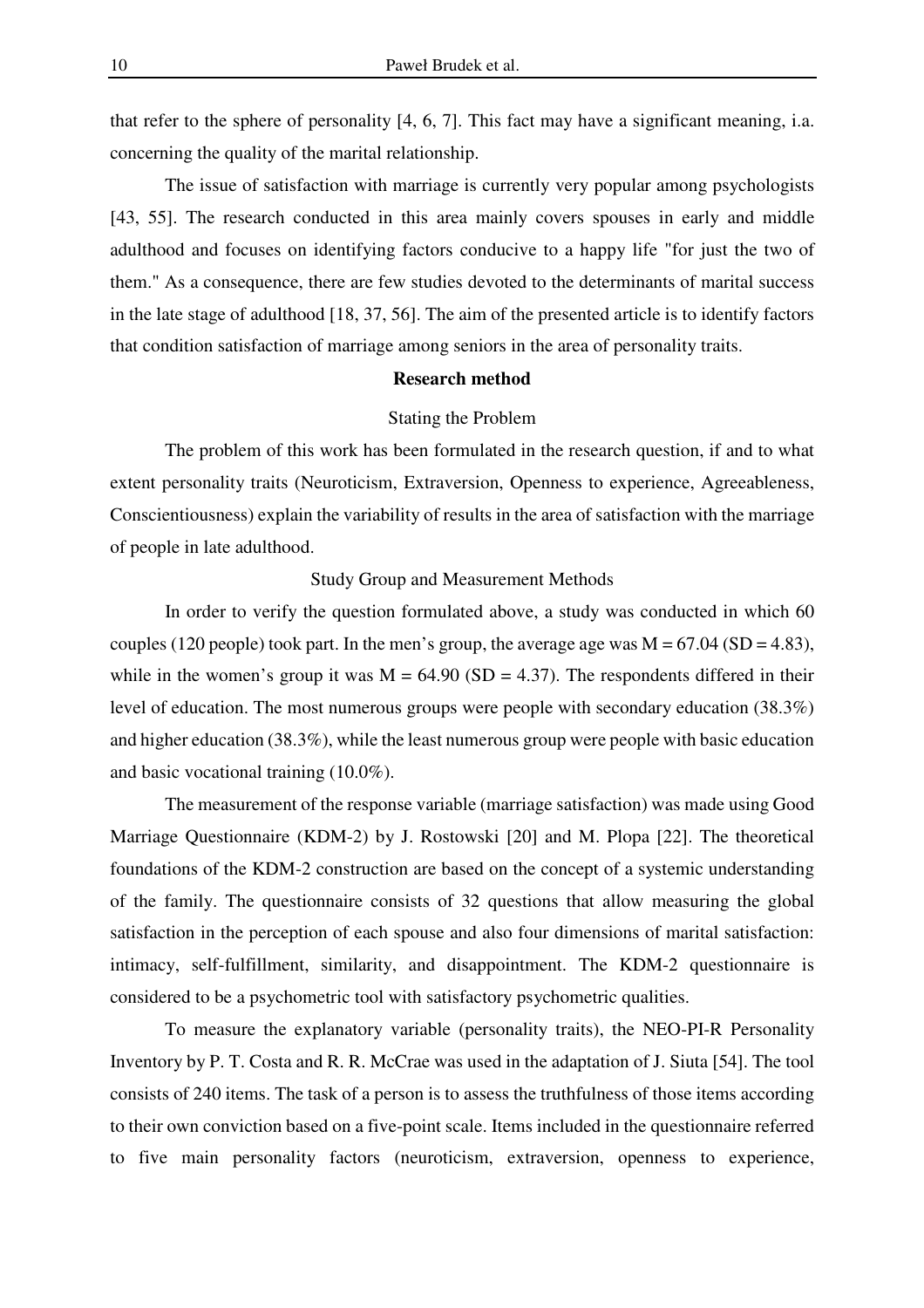agreeableness, conscientiousness), and there are up to six detailed components (subscales) within each of them. The NEO-PI-R Personality Inventory benefits from satisfactory psychometric values. Reliability indicators referring to the five basic scales range from 0.81 to 0.86. This tool is willingly used by many researchers for research purposes. Therefore, it has been used in the research presented in this study.

#### **Results of personal research**

At the first stage of the statistical analyses, the average and standard deviations were calculated from the results obtained by the Good Marriage Questionnaire (KDM-2). Based on this, the level of relationship satisfaction in the sample was estimated. The total number of respondents  $(N = 120)$  concerning average marital satisfaction, measured on a five-point scale, was  $M = 3.94$  (SD = 0.56). In the group of men (n = 60), the average result of marital satisfaction was  $M = 3.99$  (SD = 0.51). The situation was similar for women (n = 60). Their average marital satisfaction was  $M = 3.89$ , with a standard deviation of  $SD = 0.60$ . The analysis of cross-gender comparisons (Student's t-test for independent samples) in the scope of individual dimensions and the general KDM-2 index revealed no statistically significant differences (t $\leq$ 1.04, p $\geq$ 0.302). More precise data is illustrated in Table 1.

| Variables     |                     | Whole<br>sample |           | Women |           | Men              |           | Student's t-           |
|---------------|---------------------|-----------------|-----------|-------|-----------|------------------|-----------|------------------------|
|               |                     | M               | <i>SD</i> | M     | <b>SD</b> | $\boldsymbol{M}$ | <i>SD</i> | test                   |
|               | Intimacy            | 3.84            | 3.92      | 3.76  | 0.86      | 3.92             | 0.59      | $0.33^{n.s.}$          |
| Good Marriage | Disappointment      | 2.10            | 2.07      | 2.13  | 0.69      | 2.07             | 0.70      | $0.38$ <sup>n.s.</sup> |
| Questionnaire | Self-fulfillment    | 4.08            | 4.10      | 4.06  | 0.56      | 4.10             | 0.61      | $0.31$ n.s.            |
|               | Similarity          | 3.97            | 4.06      | 3.89  | 0.73      | 4.06             | 0.57      | $1.04$ n.s.            |
|               | Global satisfaction | 3.94            | 3.99      | 3.89  | 0.60      | 3.99             | 0.51      | $0.30$ <sup>n.s.</sup> |

Table 1. **Average results and standard deviations from the KDM-2** 

 $n.s. p>0.05$ 

Then, results of mean and standard deviations in the NEO-PI-R Personality Inventory were checked. Among the whole group of subjects  $(N = 120)$ , the mean severity of the main personality factors, measured on a five-point scale, was respectively: neuroticism M = 1.08 (SD  $= 0.38$ ); extraversion M = 2.00 (SD = 0.29); openness to experience M = 1.94 (SD = 0.25); agreeableness  $M = 2.55$  (SD = 0.40), conscientiousness  $M = 2.50$  (SD = 0.41). In the group of men ( $n = 60$ ), the highest average result was noted in relation to the dimensions: agreeableness  $(M = 2.44, SD = 0.37)$  and conscientiousness  $(M = 2.44, SD = 0.39)$ . The situation is similar for women (n = 60). The median agreeableness score they achieved was  $M = 2.65$  with a standard deviation of  $SD = 0.39$ , while in the range of conscientiousness it was  $M = 2.56$  (SD  $= 0.43$ ). The only feature that statistically significantly differentiated women and men was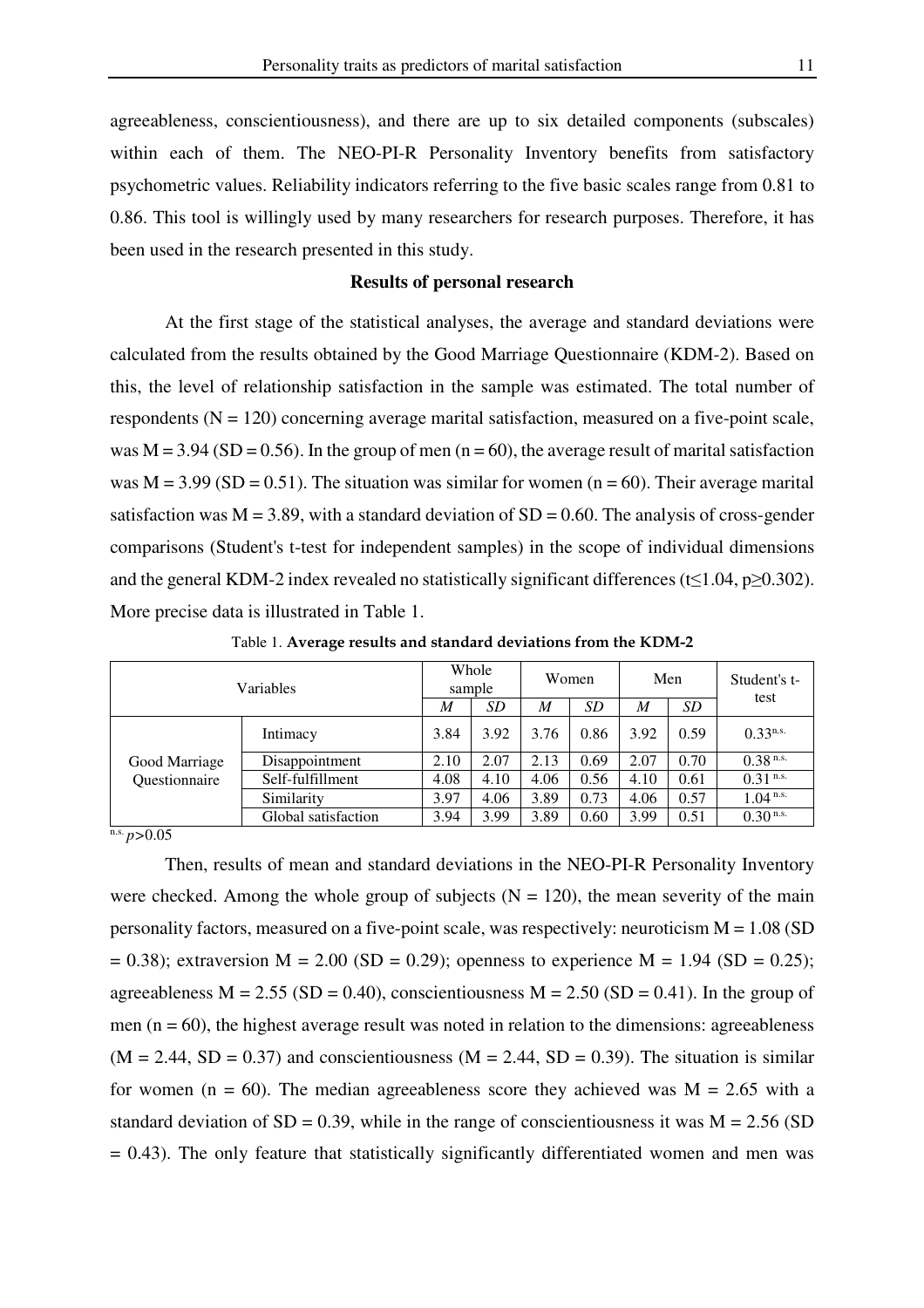agreeableness. The magnitude effect, estimated using Cohen's d, was at an average level  $(d =$ 0.56). More detailed data are included in Table 2.

| Variables                            |                           | Whole sample |      | Women |           | Men  |      | Student'                |
|--------------------------------------|---------------------------|--------------|------|-------|-----------|------|------|-------------------------|
|                                      |                           | M            | SD   | M     | <i>SD</i> | M    | SD   | s t-test                |
|                                      | Neuroticism               | 1.80         | 0.38 | 1.86  | 0.39      | 1.74 | 0.37 | $-1.71$ <sup>n.s.</sup> |
| NEO-PI-R<br>Personality<br>Inventory | Extraversion              | 2.00         | 0.29 | 2.00  | 0.29      | 2.00 | 0.28 | $-0.07$ <sup>n.s.</sup> |
|                                      | Openness to<br>experience | 1.94         | 0.25 | 1.96  | 0.23      | 1.92 | 0.28 | $-0.92$ <sup>n.s.</sup> |
|                                      | Agreeableness             | 2.55         | 0.40 | 2.65  | 0.39      | 2.44 | 0.37 | $-3.06$ <sup>**</sup>   |
|                                      | Conscientiousness         | 2.50         | 0.41 | 2.56  | 0.43      | 2.44 | 0.39 | $-1.61$ <sup>n.s.</sup> |

Table 2. **Average results and standard deviations from the NEO-PI-R**

 $\frac{n.s.}{p>0.05}$ ; \*\**p*<0.01

In order to show whether there are relations between personality structure and marriage satisfaction among the studied sample, correlation analyses were performed. Pearson's correlations between personality traits and dimensions of satisfaction with marriage were examined. Statistical analyses carried out in relation to the whole sample showed that personality, taking into account both the main as well as specific factors, remains in numerous statistically significant positive and negative relationships concerning global satisfaction with marriage and its individual dimensions.<sup>1</sup> More detailed data are presented in Table 3.

Table 3. **Results of Pearson's correlation among the analyzed variables for the entire group (N=120)** 

| Variables |                        | KDM-2Questionnaire |                |                      |            |                        |  |  |
|-----------|------------------------|--------------------|----------------|----------------------|------------|------------------------|--|--|
|           |                        | Intimacy           | Disappointment | Self-<br>fulfillment | Similarity | Global<br>satisfaction |  |  |
|           | Neuroticism            | $-0.11$            | $0.15^*$       | $-0.08$              | $-0.18^*$  | $-0.16*$               |  |  |
| PI-R      | Extraversion           | $0.18*$            | $-0.05$        | 0.11                 | 0.12       | 0.14                   |  |  |
|           | Openness to experience | 0.10               | $-0.02$        | 0.12                 | 0.14       | 0.10                   |  |  |
| NEO-      | Agreeableness          | $0.21***$          | $-0.25***$     | 0.14                 | $0.20*$    | $0.25***$              |  |  |
|           | Conscientiousness      | $0.27*$            | $-0.23***$     | 0.08                 | $0.22***$  | $0.23***$              |  |  |

\*\**p*≤0.01; \**p*≤0.05

l

The results of correlation analyses revealed the existence of statistically significant interdependencies between global marriage satisfaction and neuroticism ( $r = -0.16$ ,  $p \le 0.05$ ), agreeableness ( $r = 0.25$ ,  $p \le 0.01$ ) and conscientiousness ( $r = 0.23$ ,  $p \le 0.01$ ). Significant correlations were also demonstrated between detailed indicators of the quality of marital relationship and neuroticism, extraversion, agreeableness, and conscientiousness (see Table 3). On the basis of the obtained results, it can be concluded that high levels of agreeableness and

<sup>1</sup>Due to the limited scope of the article and the intention to maintain clarity of the arguments in Table 3, the results of the correlation analyses are provided for only five main NEO-PI-R factors and five KDM-2 indicators. Therefore, first we presented the data on the basis of which it is possible to verify the formulated hypotheses. The effects of more detailed analyses, which refer to the five personality factors (on scales), and the up to six components (subscales) contained by each of them, are available from the authors upon request.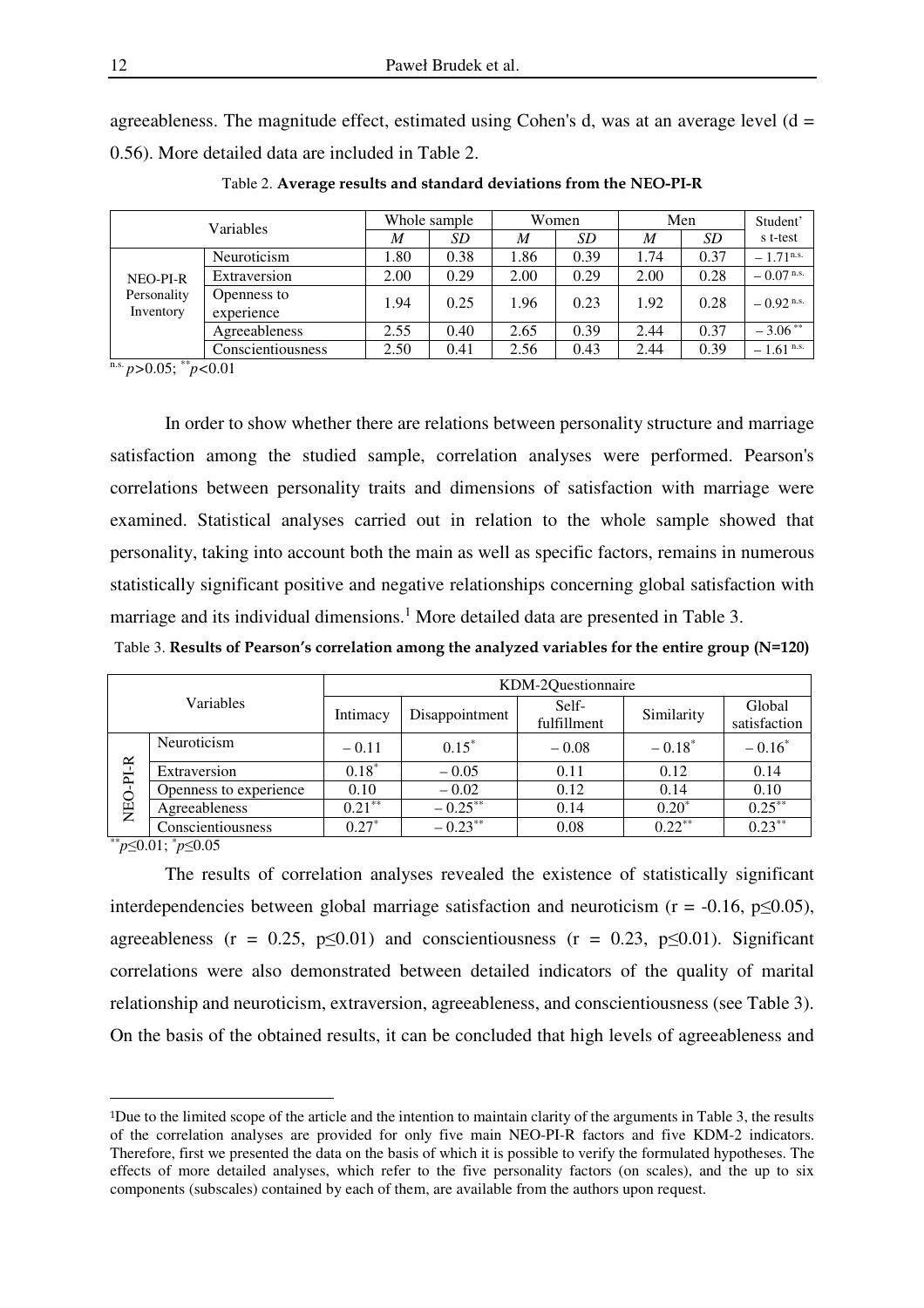conscientiousness promote marriage satisfaction during old age. In turn, higher results in the area of neuroticism in the case of seniors significantly reduce global satisfaction with their relationship.

Subsequently, in order to estimate the relationship between the structural elements of personality and marriage satisfaction in groups separated by gender, correlation analyses were performed separately for men and women. The obtained results are presented in Table 4 and Table 5. It is worth noting that in the correlations between personality traits and marriage satisfaction, more pronounced tendencies among all of the respondents are revealed in men. The highest values of correlation coefficients were recorded within this group for extraversion and conscientiousness, associated with global marriage satisfaction. In turn, the strongest negative relationships were identified in the area of connections between neuroticism and global marriage satisfaction. It should also be emphasized that in comparison to the group of women, there were definitely more statistically significant interdependencies in terms of personality traits and the detailed dimensions of KDM-2. In the group of women, no statistically significant interdependencies were found (on the level of the global results of the KDM-2), apart from a positive relation between agreeableness and global marriage satisfaction.

Table 4. **Results of Pearson's correlation among the analyzed variables for the group of women (n=60)** 

| Variables |                        | KDM-2 Questionnaire |                      |                      |            |                        |  |  |
|-----------|------------------------|---------------------|----------------------|----------------------|------------|------------------------|--|--|
|           |                        | Intimacy            | Disappointment       | Self-<br>fulfillment | Similarity | Global<br>satisfaction |  |  |
|           | Neuroticism            | 0.12                | 0.01                 | 0.06                 | 0.04       | 0.07                   |  |  |
| PI-R      | Extraversion           | 0.03                | 0.11                 | $-0.12$              | $-0.08$    | $-0.08$                |  |  |
|           | Openness to experience | 0.02                | 0.08                 | $-0.05$              | $-0.07$    | $-0.05$                |  |  |
| DC<br>NEO | Agreeableness          | $0.21*$             | $-0.33***$           | 0.18                 | $0.27*$    | $0.31***$              |  |  |
|           | Conscientiousness      | 0.15                | $-0.22$ <sup>*</sup> | 0.07                 | 0.13       | 0.18                   |  |  |

\*\**p*≤0.01; \**p*≤0.05

| Table 5. Results of Pearson's correlation among the analyzed variables for the group of men (n=60) |
|----------------------------------------------------------------------------------------------------|
|----------------------------------------------------------------------------------------------------|

| Variables |                        | KDM-2 Questionnaire |                |                     |              |              |  |  |
|-----------|------------------------|---------------------|----------------|---------------------|--------------|--------------|--|--|
|           |                        | Intimacy            | Disappointment | Self-               | Similarity   | Global       |  |  |
|           |                        |                     |                | fulfillment         |              | satisfaction |  |  |
|           | Neuroticism            | $-0.36***$          | $0.31***$      | $-022$ <sup>*</sup> | $-0.40^{**}$ | $-0.39***$   |  |  |
| NEO-PI-R  | Extraversion           | $0.35***$           | $-0.20$        | $0.34***$           | $0.35***$    | $0.36***$    |  |  |
|           | Openness to experience | 0.19                | $-0.08$        | $0.26*$             | $0.35***$    | $0.24*$      |  |  |
|           | Agreeableness          | $0.25^*$            | $-0.18$        | 0.12                | 0.21         | $0.23*$      |  |  |
|           | Conscientiousness      | $0.29***$           | $-0.23^*$      | 0.11                | $0.39***$    | $0.30**$     |  |  |

\*\*\**p*≤0.001;\*\**p*≤0.01; \**p*≤0.05

The next stage of the statistical analyses was to search for the conditions of marriage satisfaction (dependent variable) within personality traits (independent variable). For this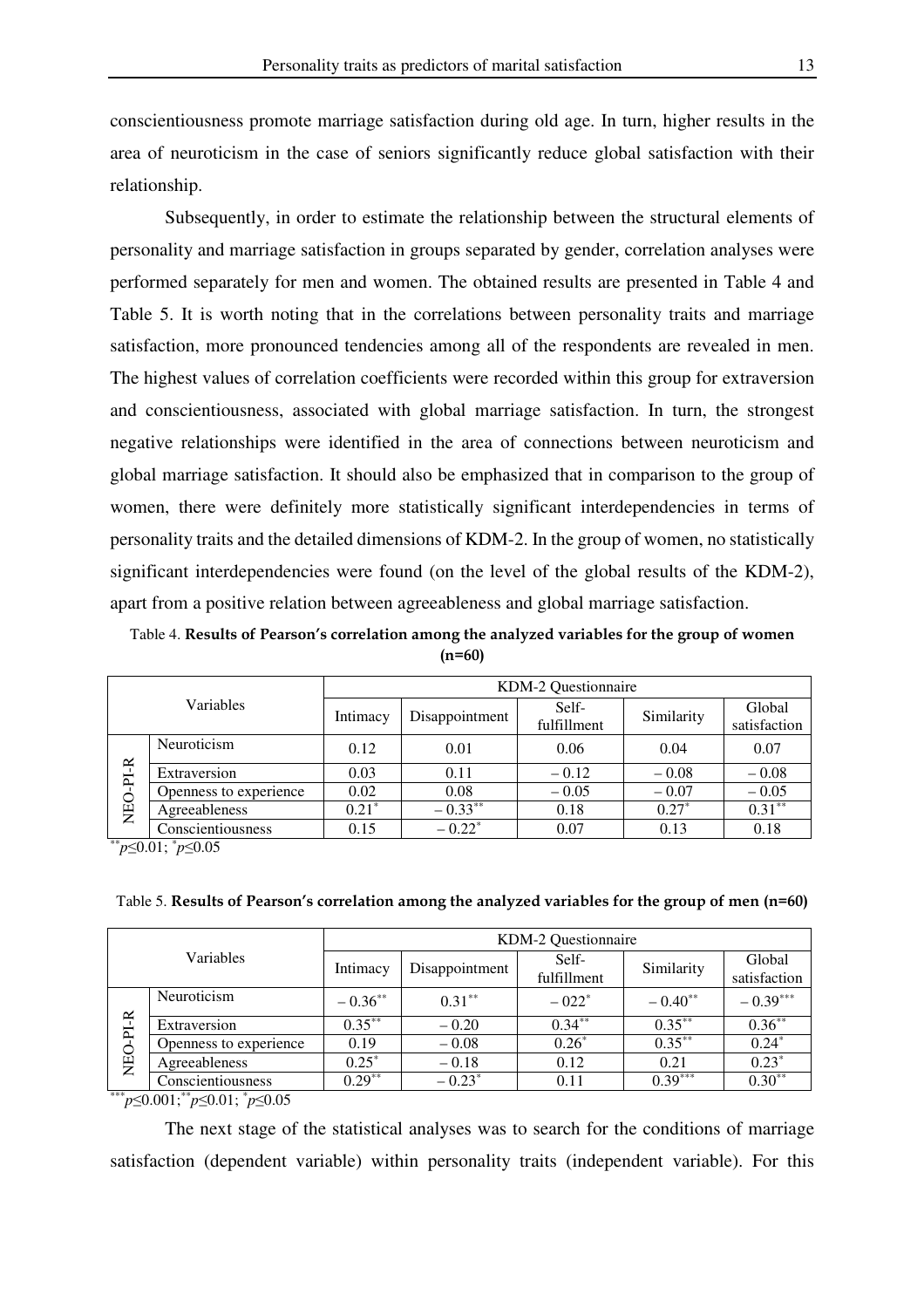purpose, a multi-step stepwise regression analysis was performed for the global and detailed results of the KDM-2 in regard to the main factors (scales) on the NEO-PI-R. Analyses were carried out in relation to the entire group of respondents. Detailed data are presented in Table 6.

| Variables         |                                                       |         |       |
|-------------------|-------------------------------------------------------|---------|-------|
|                   | Global satisfaction with marriage:                    |         |       |
|                   | $R=0.25$ ; $R^2=0.06$ ; $F_{(1.118)}=8.11$ ; $p<0.01$ |         |       |
| Agreeableness     | 0.25                                                  | 2.85    | 0.005 |
|                   | Intimacy:                                             |         |       |
|                   | $R=0.21$ ; $R^2=0.05$ ; $F_{(1.118)}=5.58$ ; $p<0.05$ |         |       |
| Agreeableness     | 0.21                                                  | 2.36    | 0.020 |
|                   | Disappointment:                                       |         |       |
|                   | $R=0.25$ ; $R^2=0.06$ ; $F_{(1.118)}=7.99$ ; $p<0.01$ |         |       |
| Agreeableness     | $-0.25$                                               | $-2.83$ | 0.006 |
|                   | Similarity:                                           |         |       |
|                   | $R=0.22$ ; $R^2=0.05$ ; $F_{(1.118)}=6.24$ ; $p<0.05$ |         |       |
| Conscientiousness | 0.22                                                  | 2.50    | 0.014 |

Table 6. **Summary of the regression of the dependent variable** 

Among the five personality traits, only one - agreeableness - turned out to be a significant predictor of global marriage satisfaction among the elderly. It explains 6% of the variability of the results in the area of global satisfaction with the relationship. Analyzing the obtained results, it can be concluded that, among seniors, a greater willingness to help other people and enter into social relations results in greater marriage satisfaction.

The effects obtained from the stepwise regression analysis for intimacy and disappointment showed that agreeableness has the strongest connection with these dimensions of marriage satisfaction, just as stated above. This variable explains 5% of the variance of the results in the area of intimacy and 6% in the area of disappointment. The obtained pattern of the results suggests that the more a person is characterized by altruistic attitudes, the greater their marriage satisfaction and the lower their disappointment with marriage. The next dimension of the KDM-2, similarity, is explained in 5% of the group by only one trait conscientiousness. This means that the more organized, persistent and motivated in goaloriented activities one spouse among older people is, the greater their satisfaction with their relationship.

### **Discussion of the results**

The results of the analyses showed that personality structure remains in numerous statistically significant relationships with global marriage satisfaction and its individual dimensions. Relationships are present at low and moderate levels. A number of interesting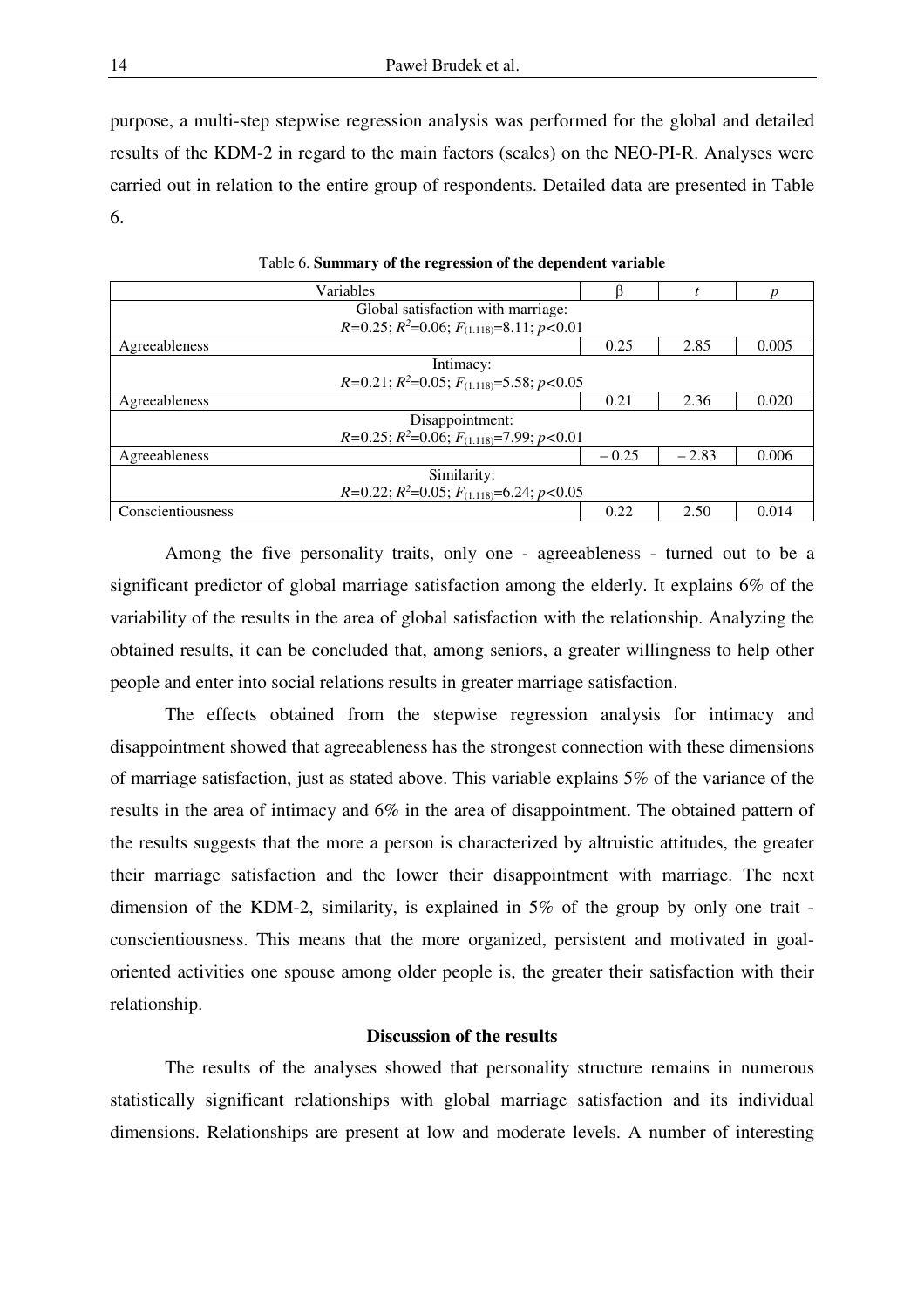trends can be observed. The most significant traits for both the global and specific dimensions of marriage satisfaction were agreeableness and conscientiousness.

Making an attempt to psychologically interpret the obtained research results, it is worth referring to the theory of gerotranscendence by L. Tornstam, which researchers currently show a growing interest in [6, 41]. According to this concept, the period of late adulthood is a time of intense changes that are reflected in three main dimensions of an individual's psychosocial functioning: the spiritual, personality, and relationships dimension [42]. An in-depth analysis of transformations that emerge in the process of gerotranscendence suggests that the severity and clarity of some personality traits may change with age.

When referring to the personality model proposed by Costa and McCrae [48, 49], while at the same time keeping in mind the still open scientific debate regarding the issue of constancy versus personality change [4, 7], it can be assumed that the change reported by Tornstam [41, 42] in the area of relationships with other people, expressed in deepening intimate connections, also shows an intensification of agreeableness which "(...) is a dimension related to interpersonal tendencies. The conciliatory person receives another's kindness and is ready to help others" [54, p. 28]. In turn, characteristic of gerotranscendence is the reduction in interest in superficial relationships with other people in favor of strengthening and deepening relationships with the closest family members (spouse, children, grandchildren), and this may signal a decline in extraversion, a dimension that determines the quality and quantity of social interactions. Following this line of thinking, it can be expected that recognition and acceptance by an individual of its positive and negative aspects, which is a sign of the gerotranscendence process, is an effect of lowered neuroticism [54].

Keeping in mind the above findings, the fact of the key significance of conciliation for marriage satisfaction among seniors and the minor role of neuroticism or extraversion in building a happy marginal life "for two" during its last stage becomes more understandable. Worth recalling are the research results of O'Rourke and colleagues [50] who, when examining older spouses (average life together of 34 years) showed, among others, that neuroticism does not remain statistically significant with the quality of the marital relationship. This correctness referred to both sexes. In addition, data can be found which convince that extraversion and openness to experience are poorly linked to the quality of the marital relationship, while agreeableness and conscientiousness reveal significant interdependencies [cf. 55].

When attempting to determine why extraversion and openness to experience failed to reach the level of statistical significance in predicting marriage satisfaction at an older age, cognitively inspiring seems to be the reference to empirical findings concerning wisdom among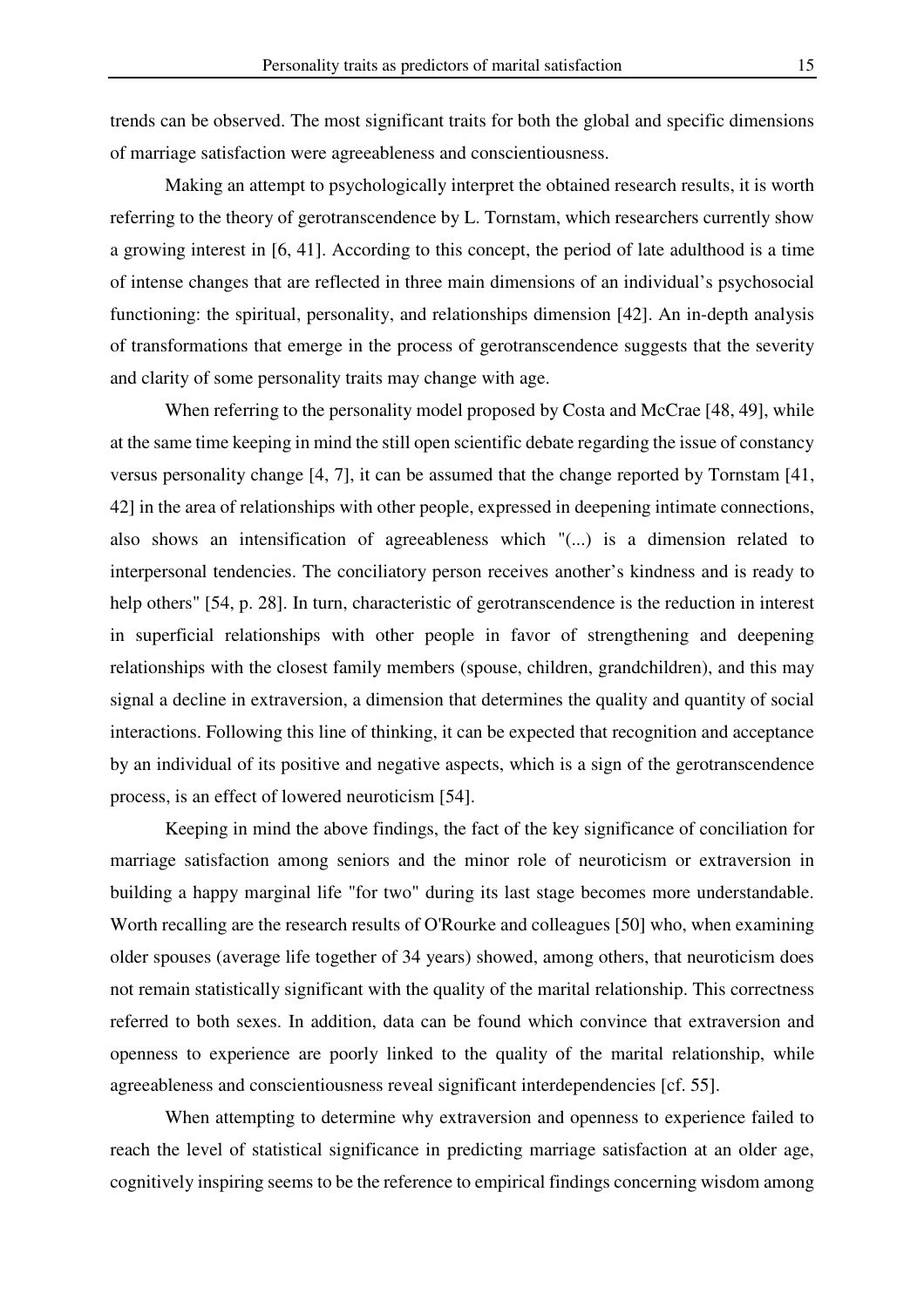older people [6, 29]. In the psychological literature, it is emphasized that wisdom appearing with age is not a simple effect of the accumulation (gaining) of knowledge, experiences or competency, but a new developmental quality [6, 28]. Wisdom understood in this way is complex and can be perceived as a property of personality, constituting an integral combination of cognitive, reflective and affective components [53]. Features of an individual's personality structure, such as extraversion or openness to experience, seem to be only some aspects (features) of wisdom [cf. 7, 37, 42]. Indeed, the literature points out that the features mentioned above, especially openness to experience, characterize wise people. Nevertheless, they remain only components of wisdom which influences the psychosocial functioning of seniors and is mainly due to its comprehensive (not partial) character. The results of previous research on wisdom show that wisdom it is one of the key predictors of life satisfaction among seniors [41, 53], also in the area that concerns marriage [6]. It seems, therefore, that to build a happy relationship, more important is wisdom which includes an attitude of openness to people and the world [6, 28], rather than individual personality structure features such as extraversion or openness to experience [cf. 37].

Analyzing these research results, it is worth pointing to numerous intersexual differences in the relationships between personality traits and the dimensions of marriage satisfaction (see Table 4 and 5). In men, connections between personality traits and marriage satisfaction are more numerous and their intensity is greater. A special difference is observed in neuroticism and conscientiousness. These features are significantly associated with marital satisfaction in men. In turn, there were no significant correlations in women except agreeableness and conscientiousness. The obtained pattern of results suggests that in the period of late adulthood, personality traits play a significantly greater role in building marital happiness in the case of men rather than women. These results correspond to other authors' research results [cf. 37, 50, 51, 55].

In the source literature which undertakes the issue of marital relationship quality, it is indicated that one important factor associated with a satisfying life of two people is emotional intelligence. Studies by Ciarrochi, Chan, and Caputi [56] on a group of Australian students indicate the existence of a positive relationship between emotional intelligence and the quality of interpersonal relationships. The relationship between emotional intelligence and the perceived quality of marriage was stated by Kriegelewicz [57] in a study conducted on spouses (147 married couples) aged 24 to 63. In the light of the results of these mentioned studies, high emotional intelligence among men is positively associated with their assessment of the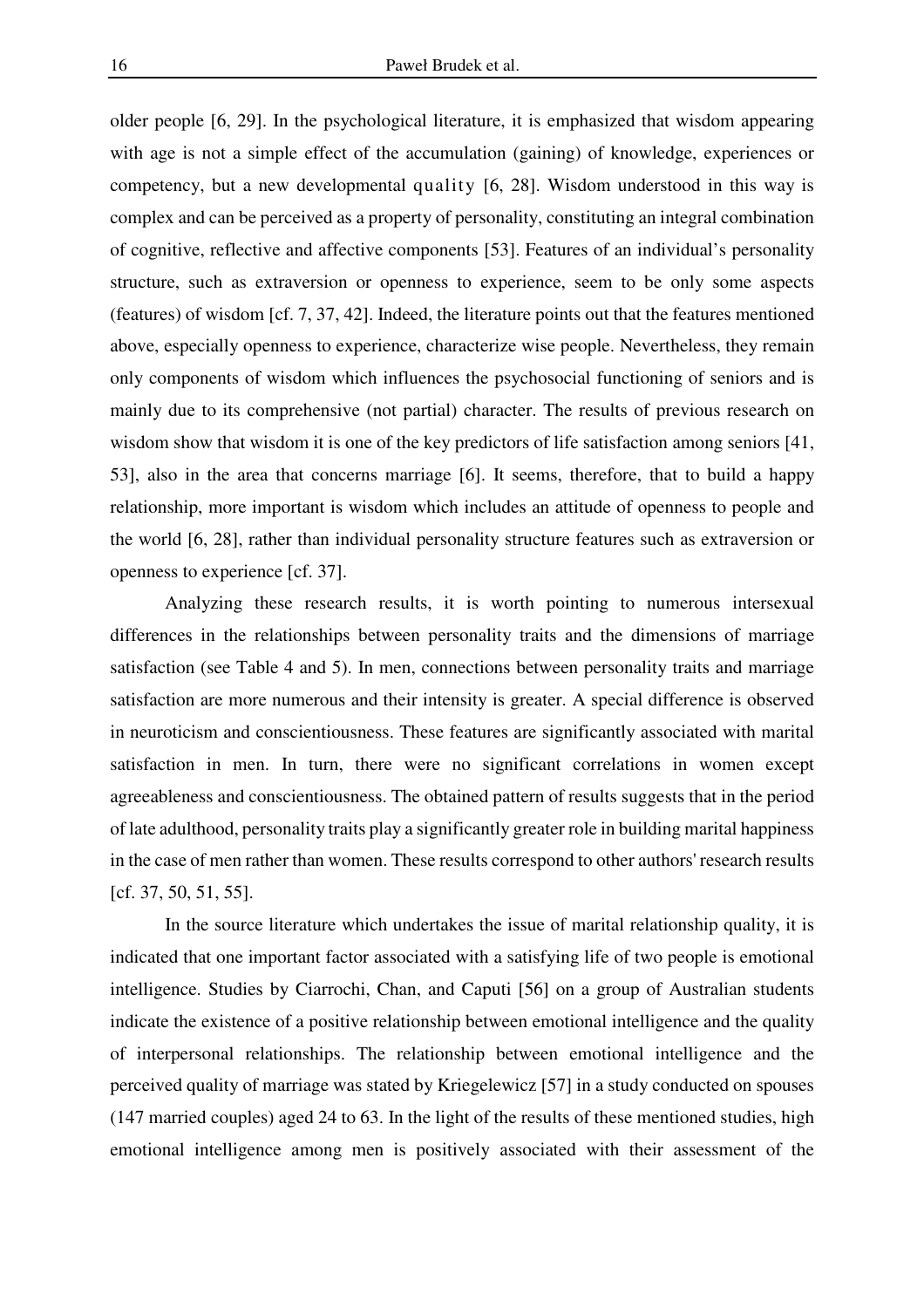relationship's success. Emotional intelligence in women was also positively associated with marital satisfaction, however, this relationship was weaker.

A research project carried out by Jankowska and Rys [58], which included 225 married couples aged 21 to 70, made it possible to obtain data showing that the level of emotional intelligence positively correlates with marital happiness. Higher emotional intelligence is favourable to achieving greater happiness in marriage for both women and men, however, the significance of this relationship is much more important in the case of husbands.

Similarly, studies by Brudek and colleagues [59] lead to similar conclusions for spouses aged 60 to 75. The obtained results revealed significant correlations between the ability to recognize emotions and satisfaction in marriage only in the group of men. This allows to suppose, as Jaworowska and Matczak's research [60] also suggest, that emotional intelligence in men is one of the key factors determining the success of a marriage, while in women it is of importance, as well, but with the participation of other equally important determinants of a satisfying marital relationship.

In the context of the reported literature, the identified negative relationship of neuroticism with marital satisfaction only in the group of men in the presented studies seems to be more understandable. People with higher neuroticism are more prone to experience such feelings as anxiety, anger, jealousy, sadness or guilt. In addition, they react more acutely to everyday stress and cope less skillfully with it [54]. The conscious use of emotions as a source of information about oneself and the world and skillfully "managing" them is one of the basic elements of emotional intelligence. Accurate recognition and reading signals flowing from emotions enables a person to make proper decisions in life and effectively resolve conflicts [61]. A lack of these skills in the case of men relates to the quality of their relationships with others, including marital relationship. This causes the retention of "neurotic emotions," which makes it difficult to build and maintain intimate bonds [22, 23].

## **Implications of the Research Results for Psychotherapy**

The results of the implemented project allow to draw the following practical conclusions for broadly understood aid interactions addressed to spouses aged 60+.

Firstly, by providing psychological and psychotherapeutic assistance to married couples, particular attention should be paid to the organization of their personality structure and traits. In a special way, this postulate should be taken into account in the case of men.

Secondly, during the course of the aiding process, it is worth appreciating and making use of the role of behaviors, actions, and attitudes that are associated with the intensification of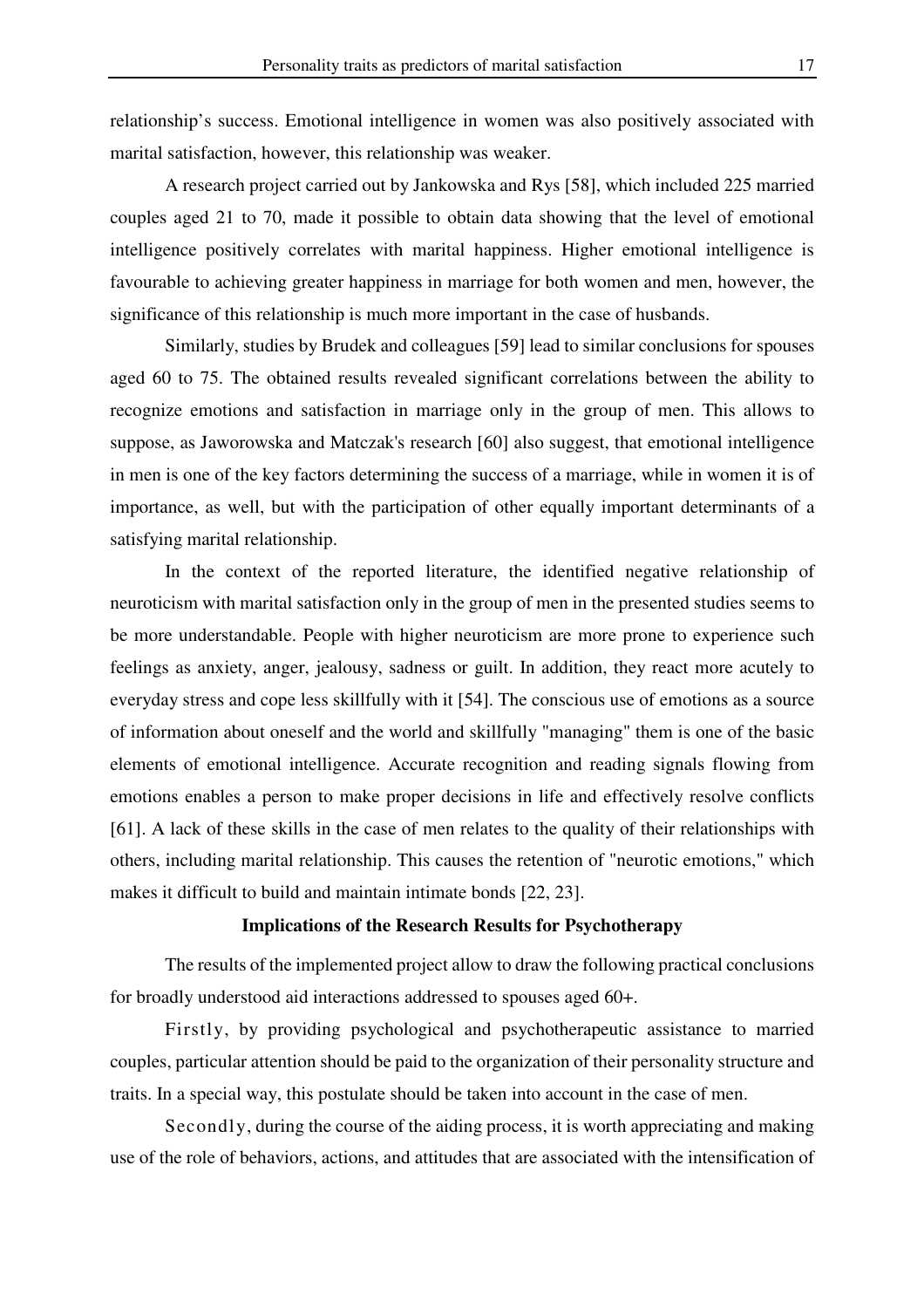such personality traits as agreeableness and conscientiousness. This will allow to "capture" and consolidate attitudes that serve to nurture and improve the quality of the marital relationship.

Thirdly, when working with elderly people, actions should be taken to support the process of maturation to gerotranscendence. It may be helpful to encourage spouses to discover the spiritual dimension of their own and common lives and to redefine the moments, situations and events they have experienced together. Adopting such a direction to help in their interactions is conducive to achieving wisdom and positively balance everything that has made up their years of living together.

#### **Limitations of the Study**

In addition to its cognitive value, the presented research project has also some limitations. The awareness of these limitations leads to the preservation of an appropriate dose of caution when generalizing the obtained results (on the population of Polish spouses aged 60+) and enables outlining further research perspectives. First of all, it should be emphasized that the research was carried out in a correlation plan, which does not entitle us to cause-andeffect reasoning in the area of the identified dependencies. Therefore, in the perspective of further research about the determinants of marriage satisfaction among people in their late adulthood, a project based on longitudinal studies is worth considering.

#### **References**

- 1. Braun-Gałkowska M. Psychologiczna analiza systemów rodzinnych osób zadowolonych i niezadowolonych z małżeństwa*.* Lublin: Towarzystwo Naukowe KUL; 1992.
- 2. Shakerian A, Fatem A, Farhadian M. A survey on relationship between personality characteristics and marital satisfaction. Scientific Journal of Kurdistan University of Medical Sciences 2011; 16: 92–99.
- 3. Solomon BC, Jackson JJ. Why do personality traits predict divorce? Multiple pathways through satisfaction. Journal of Personality and Social Psychology 2014; 106: 978–996.
- 4. Lazarus RS, Lazarus BN. Coping with Aging*.* Oxford: University Press; 2006.
- 5. Rosowsky E, King KD, Coolidge FL, Rhoades CS, Segal DL. Marital satisfaction and personality traits in long-term marriages: An exploratory study. Clinical Gerontologist 2012; 35: 77–87.
- 6. Brudek P. Larsa Tornstama teoria gerotranscendencji jako teoria pozytywnego starzenia się. Psychologia Rozwojowa 2016; 21*:* 9–25*.*
- 7. Oleś P. Psychologia człowieka dorosłego*.* Warszawa: Wydawnictwo Naukowe PWN; 2012.
- 8. Braun-Gałkowska M. Nowe role społeczne ludzi starszych. W: Steuden S., Marczuk M, red. Starzenie się a satysfakcja z życia*.* Lublin: Wydawnictwo KUL; 2006, p. 183–195.
- 9. Lachowska B. Praca i rodzina. Konflikt czy synergia? Lublin: Wydawnictwo KUL; 2011.
- 10. Vanassche S, Swicegood G, Matthijs K. Marriage and children as a key to happiness? Cross-national differences in the effects of marital status and children on well-being. Journal of Happiness Studies 2013; 14: 501–524.
- 11. Carr D, Freedman VA, Cornman JC, Schwarz N. Happy marriage, happy life? Marital quality and subjective well-being in later life. Journal of Marriage and Family 2014; 76: 930–948.
- 12. Næss S., Blekesaune M, Jakobsson N. Marital transitions and life satisfaction: Evidence from longitudinal data from Norway. Acta Sociologica 2015; 58: 63–78.
- 13. Rosen-Grandon JR, Myers JE, Hattie JA. The relationship between marital characteristics, marital interaction processes, and marital satisfaction. Journal of Counseling & Development 2004; 82: 58–68.
- 14. Barbaro de B. red. Wprowadzenie do systemowego rozumienia rodziny. Kraków: Wydawnictwo Uniwersytetu Jagiellońskiego; 1999.
- 15. Kubitsky J. Vademecum terapeuty rodzinnego*.* Warszawa: Wydawnictwo Lekarskie PZWL; 2010.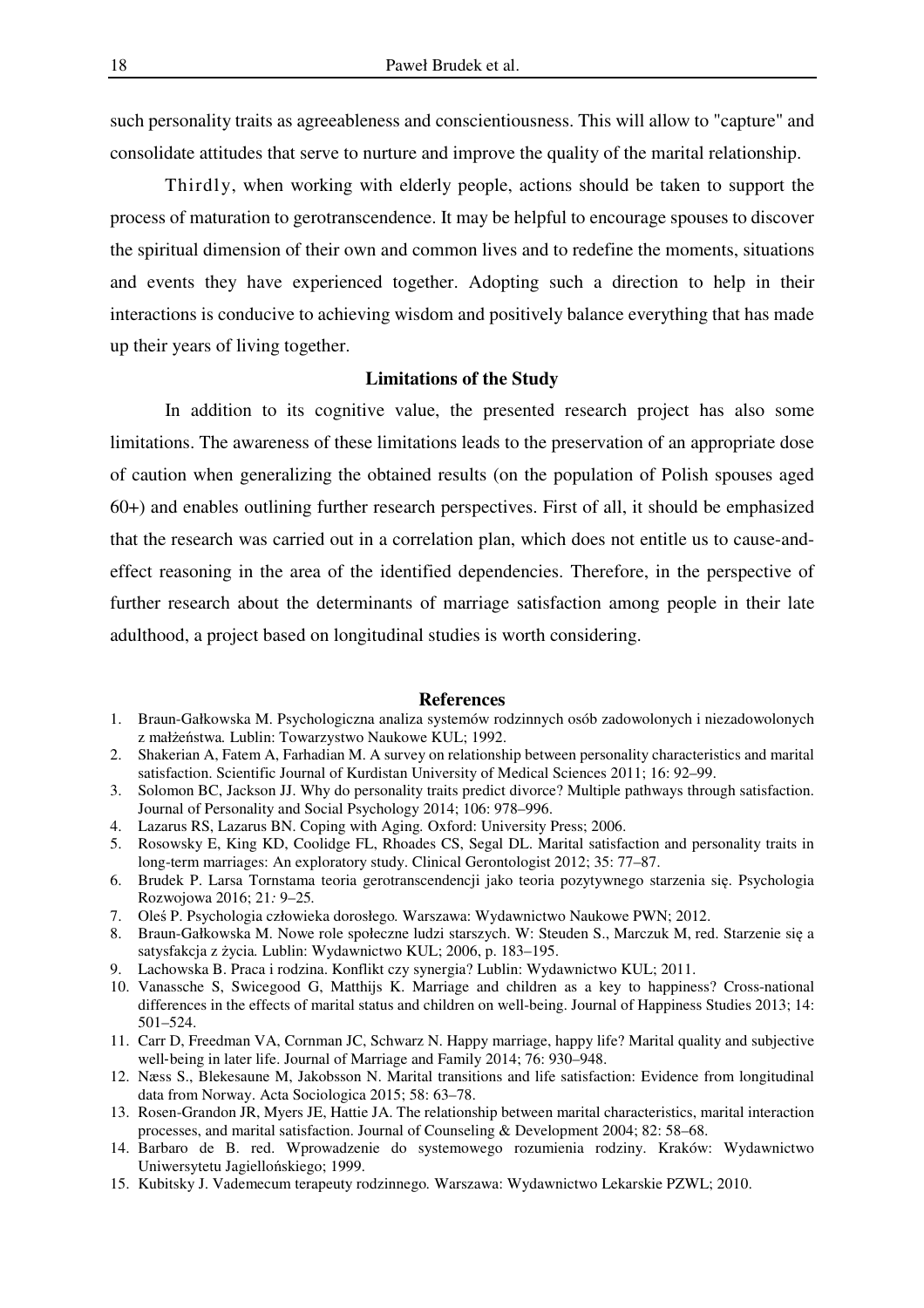- 16. Braun-Gałkowska M. Psychoprofilaktyka życia rodzinnego. Małżeństwo i Rodzina 2002; 2: 14–21.
- 17. Braun-Gałkowska M. Psychologia domowa*.* Lublin: Wydawnictwo KUL; 2008.
- 18. Charles ST, Carstensen LL. Marriage in old age. W: Yalom M., Carstensen L.L. red. Inside the American Couple: New Insights, New Challenges. Berkeley: University of California Press; 2002, p. 236–254.
- 19. Wojciszke B. Psychologia miłości. Intymność Namiętność Zobowiązanie*.* Gdańsk: GWP; 2009.
- 20. Rostowski J. Zarys psychologii małżeństwa*.* Wydawnictwo Naukowe Warszawa: PWN; 1987.
- 21. Rostowski J. Dobór partnerów do małżeństwa w świetle teorii psychologicznych. W: Rostowski J*,* Rostowska T, red. Małżeństwo *i* miłość*.* Kontekst psychologiczny i neuropsychologiczny. Warszawa: Difin; 2014, p.13– 245.
- 22. Plopa M. Więzi w małżeństwie i rodzinie. Metody badań*.* Kraków: Oficyna Wydawnicza "Impuls"; 2007.
- 23. Plopa M. Psychologia rodziny: teoria i badania. Kraków: Oficyna Wydawnicza "Impuls"; 2008.
- 24. Plopa M. Więzi małżeńskie i rodzinne w perspektywie teorii przywiązania. W: Janicka I., Liberska H, red. Psychologia rodziny*.* Warszawa: PWN; 2014, p. 141–166.
- 25. Argyle M. Psychologia szczęścia*.* Wrocław: Wydawnictwo Astrum; 2004.
- 26. Kaleta KP, Jaśkiewicz A. Miłość i bliskie związki w okresie późnej dorosłości. W: Brzezińska A. I., Ober-Łopatka K, Stec R, Ziółkowska K, red. Szanse rozwoju w okresie późnej dorosłości*.* Poznań: Wydawnictwo Fundacji Humaniora; 2007, p. 63–77.
- 27. Liberska H. Rozwój rodziny i rozwój w rodzinie. W: Janicka I., Liberska H, red. Psychologia rodziny*.*  Warszawa: PWN; 2014, p. 221–242.
- 28. Straś-Romanowska M. Późna dorosłość. W: Trempała J, red. Psychologia rozwoju człowieka. Warszawa: Wydawnictwo Naukowe PWN; 2011, p. 326–350.
- 29. Steuden S, Brudek P, Florczyk Ł. Mądrość jako efekt pozytywnego starzenia się. Perspektywa psychologiczna*.* Forum Teologiczne 2016; 17: 73–87.
- 30. Roberts BW, DelVecchio WF. The rank-order consistency of personality traits from childhood to old age: a quantitative review of longitudinal studies. Psychological Bulletin 2000; 126: 3–25.
- 31. Roberts BW., Walton KE, Viechtbauer W. Patterns of mean-level change in personality traits across the life course: a meta-analysis of longitudinal studies. Psychological Bulletin 2006; 132: 1–25.
- 32. Braun-Gałkowska M. Ludzie starzy bywają różni. W: Steuden S., Stanowska M., Janowski K, red. Starzenie się z godnością. Lublin: Wydawnictwo KUL; 2011, p. 5–94.
- 33. Bee H. Psychologia rozwoju człowieka. Poznań: Wydawnictwo Zysk i S-ka; 2004.
- 34. Brudek P. Protestancka Szwecja jako kolebka teorii gerotranscendencji Larsa Tornstama. Pochodzenie, ogólny zarys i krytyczna analiza koncepcji. Studia Oecumenica 2017; 17*:* 419–438
- 35. Trudel G, Turgeon L, Piché L. Marital and sexual aspects of old age. Sexual and Relationship Therapy 2010; 25: 316–341.
- 36. Trudel G, Boyer R, Villeneuve V, Anderson A, Pilon G, Bounader J. The marital life and aging well program: effects of a group preventive intervention on the marital and sexual functioning of retired couples. Sexual and Relationship Therapy 2008; 23: 5–23.
- 37. Brudek P. Podmiotowe korelaty satysfakcji z małżeństwa osób w okresie późnej dorosłości. Niepublikowana rozprawa doktorska. Biblioteka Uniwersytecka KUL 2015.
- 38. Szatur-Jaworska B. Ludzie starzy i starość w polityce społecznej. Warszawa: Wydawnictwo ASPRA; 2000.
- 39. Leidy MS, Parke RD, Cladis M, Coltrane S, Duffy S. Positive marital quality, acculturative stress, and child outcomes among Mexican Americans. Journal of Marriage and Family 2009; 71: 833–847.
- 40. Carstensen LL. Evidence for a life-span theory of socioemotional selectivity. Current Directions in Psychological Science 1995; 4: 151–156.
- 41. Tornstam L. Gerotranscendence: A Developmental Theory of Positive Aging*.* New York: Springer Publishing Company; 2005
- 42. Tornstam L. Maturing into Gerotranscendence. The Journal of TransPersonal Psychology 2011; 43: 166–180.
- 43. Rostowski J*,* Rostowska T, red. Małżeństwo *i* miłość*.* Kontekst psychologiczny i neuropsychologiczny. Warszawa: Difin; 2014.
- 44. Solomon BC, Jackson JJ. The long reach of one's spouse: Spouses' personality influences occupational success. Psychological Science 2014; 25: 2189–2198.
- 45. Xie J, Zhou ZE, Gong Y. Relationship between proactive personality and marital satisfaction: A spillovercrossover perspective. Personality and Individual Differences 2018; 128: 75–80.
- 46. DeNeve KM, Cooper H. The happy personality: A meta-analysis of 137 personality traits and subjective wellbeing. Psychological Bulletin 1998; 124: 197–229.
- 47. Caughlin JP, Huston TL, Houts RM. How does personality matter in marriage? An examination of trait anxiety, interpersonal negativity, and marital satisfaction. Journal of Personality and Social Psychology 2000; 78: 326–336.
- 48. Costa PT, McCrae RR. Influence of extraversion and neuroticism on subjective well-being: happy and unhappy people. Journal of Personality and Social Psychology 1980; 38: 668–678.